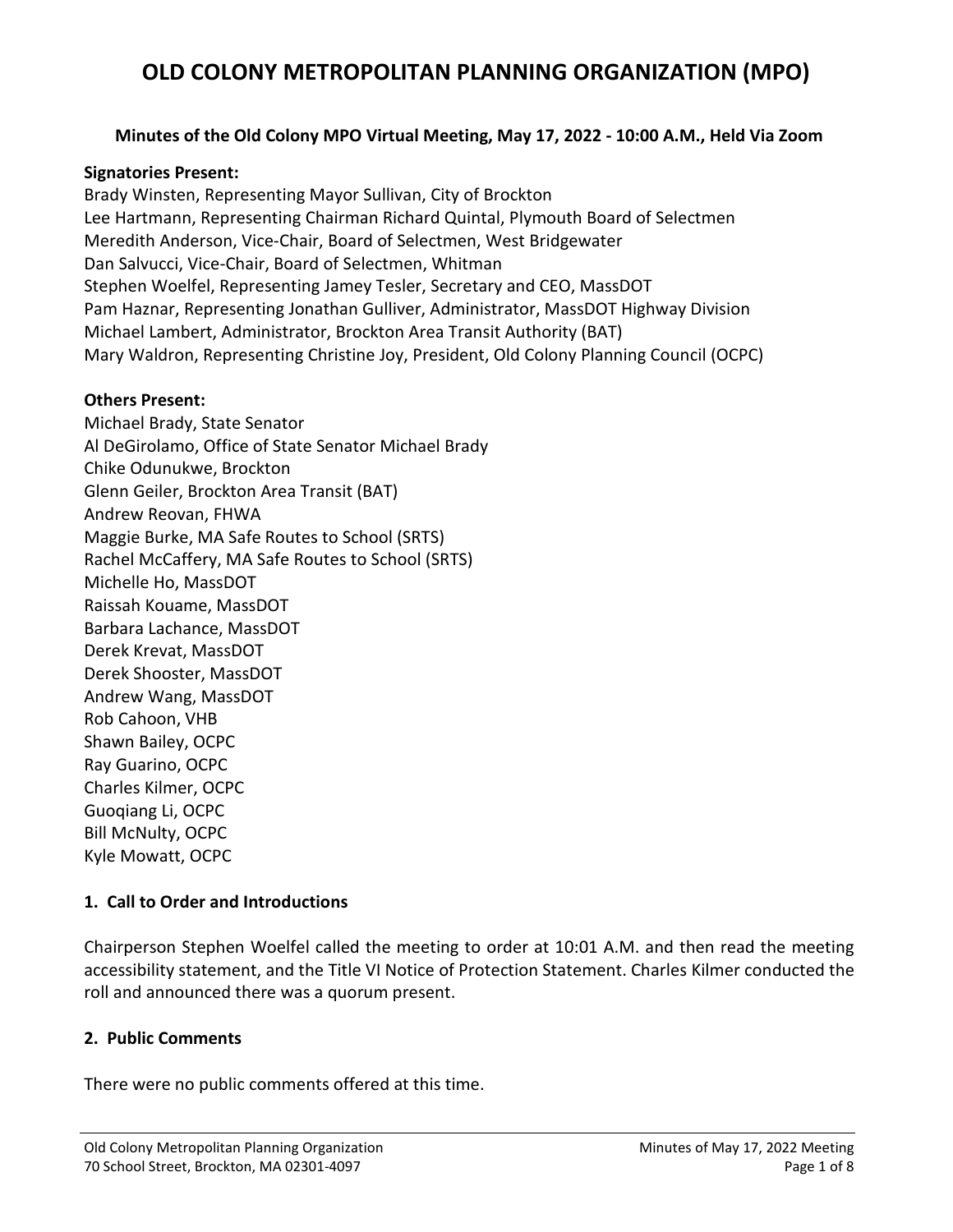### **3. Minutes of the April 19, 2022 Meeting**

Chairperson Woelfel asked the MPO Members for comments or changes regarding the minutes of the April 19, 2022 meeting.

Daniel Salvucci made a motion and Meri Anderson seconded to endorse the minutes of the April 19, 2022 meeting.

There being no changes, the Old Colony MPO then voted unanimously via roll call to endorse the minutes of the April 19, 2022 Old Colony MPO Meeting.

### **4. Brockton Area Transit (BAT) Report**

Michael Lambert reported on the following:

- Ridership continues to be stable.
- BAT continues to watch Covid numbers and encourages everyone to wear a mask.
- BAT received a safety grant from the Department of Industrial Accidents to cover general work place safety, ergonomics, and active shooter training.
- BAT is in the process of making progress on the Rockland Micro-Transit Service. There is currently a survey available online.
- **5. FFY 2022-2026 Transportation Improvement Program (TIP) Amendments and/ or Adjustments**
	- **Amendment 1 - Public Comments and Potential Endorsement**
	- **Amendment 2 - Review and Potential Release to public Review and Comment Period**

### **Amendment 1**

Charles Kilmer discussed Amendment 1. Amendment 1 was released for a public review and comment period. However, during the comment period there was meeting between MassDOT, FTA and OCPC. During the meeting there was guidance provided that the Amendment was not feasible as projects listed had already been applied for. Therefore, staff has developed Amendment 2 and recommends that Amendment 1 be withdrawn.

Chairperson Woelfel asked for a motion to withdraw Amendment 1. Dan Salvucci made and motion and Michael Lambert seconded.

The Old Colony MPO then voted unanimously via roll call to withdraw Amendment 1.

### **Amendment 2**

Charles Kilmer then presented and discussed Amendment 2, which is as follows:

### **FFY 2022**

- **1. BROCKTON AREA TRANSIT (BAT) – BAT FLEX TO FTA BUY REPLACEMENT 35-FT BUS ELECTRIC (5)**
	- AMENDMENT: ADD PROJECT: BAT FLEX TO FTA TO BUY REPLACEMENT 35-FT BUS ELECTRIC (5). (Adding project to FFY 2022; Converting FTA 5307 (\$2,600,000) to Regional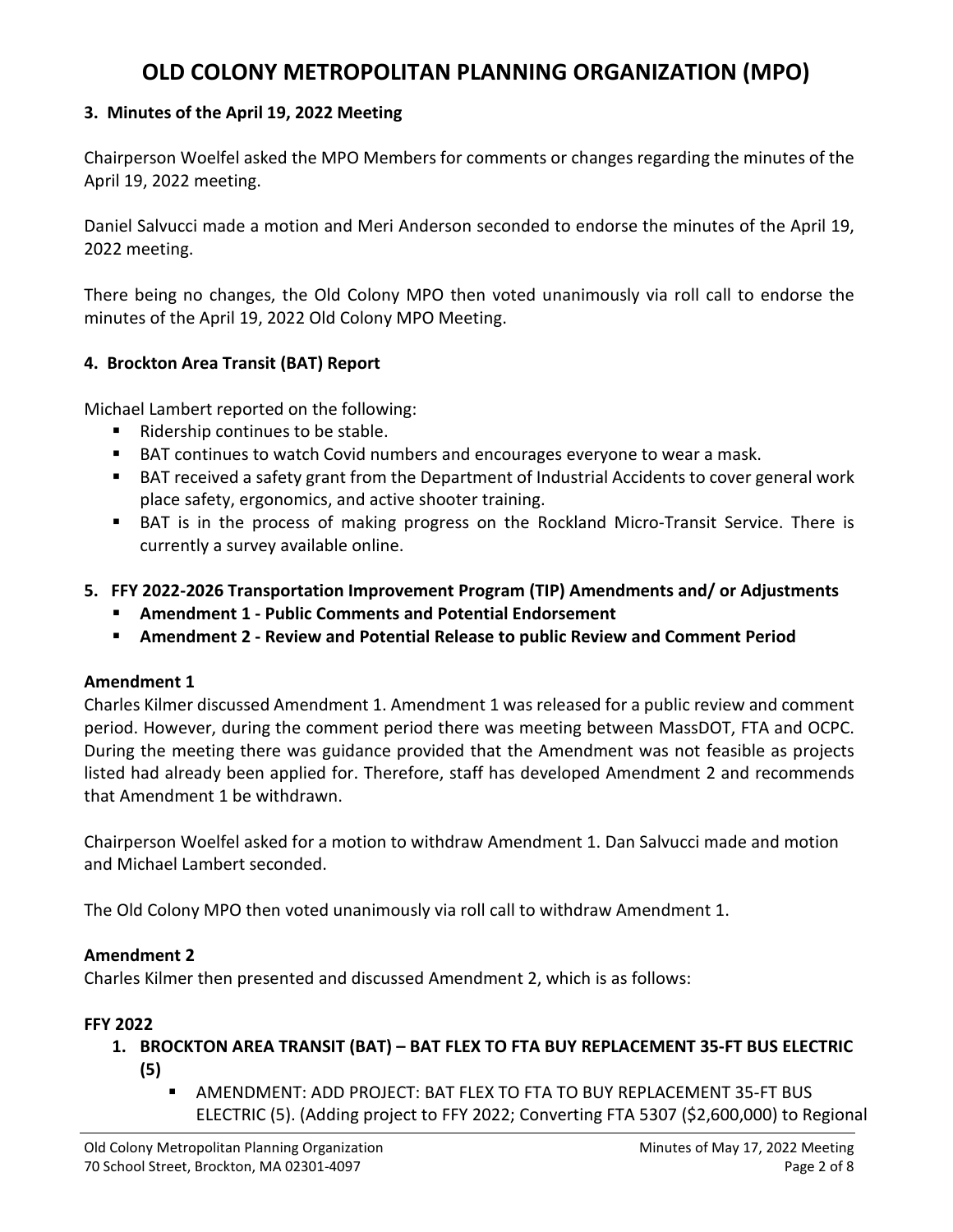Target Dollars in FFY 22; BAT 5307 Carryover in the amount of \$108,333 to provide remaining federal share; Match provided by RTACAP; FTA Line Item is 11.12.02)

Staff is recommending an abbreviated comment period for Amendment 2 with the closing the comment period at 4:00 PM on May 27, 2022. If the MPO would consider Amendment 2 endorsed if we do not receive any negative comments. Chairperson Woelfel asked if Andrew Reovan is okay with this abbreviated comment period. Andrew Reovan stated that there shouldn't be any issue from FHWA's end.

Chairperson Woelfel asked if there a motion to release Amendment 2 to an abbreviated public comment period, where if no negative comments are received by 4:00 PM on May 27, Amendment 2 will be considered endorsed. Dan Salvucci made and motion and Lee Hartmann seconded.

The Old Colony MPO then voted unanimously via roll call to release Amendment 2 to an abbreviated public comment period, where if no negative comments are received by 4:00 PM on May 27, 2022, Amendment 2 will be considered MPO endorsed.

## **6. Development of FFY 2023-2027 Old Colony Transportation Improvement Program (TIP)**

## **Public Comments and Potential Endorsement**

Charles Kilmer discussed the development of Draft FFY 2023-2027 TIP and then provided a summary of the revised programming of projects.

| 2023 |                                                                                          |
|------|------------------------------------------------------------------------------------------|
|      | Stoughton - Intersection Improvements and Related Work at Central Street,<br>$\circ$     |
|      | Canton Street and Tosca Drive (\$4,419,676)                                              |
|      | Stoughton - Corridor Improvements on Route 138 AC Phase 1 of 2 (Total Cost is<br>$\circ$ |
|      | \$11,213,856 with FFY 2023 Cost of \$9,264,000 and FFY 2024 Cost of \$1,949,856)         |
|      | Duxbury - Bridge Replacement, D-14-010 (48H & 48J), Route 3 (Pilgrim Highway)            |
|      | NB/SB Over Franklin Street (\$30,575,483)                                                |
| 2024 |                                                                                          |
|      |                                                                                          |
|      | Stoughton - Corridor Improvements on Route 138 AC Phase 2 of 2 (Total Cost is<br>$\circ$ |
|      | \$11,213,856 with FFY 2023 Cost of \$9,264,000 and FFY 2024 Cost of \$1,949,856)         |
|      | Brockton - Route 123 (Centre Street) at Plymouth Street Signalization and<br>$\circ$     |
|      | Geometric Improvements (\$2,251,087)                                                     |
|      | Brockton - Intersection Improvements and Related Work at Centre Street (Route<br>$\circ$ |
|      | 123), Cary Street And Lyman Street (\$3,074,203)                                         |
|      | Brockton - Systemic Countermeasures/ Safe Systems Implementation City-Wide               |
|      |                                                                                          |
|      | (54,000,000)                                                                             |
|      | Plympton - Bridge Replacement, Winnetuxet Road over Winnetuxet River                     |
|      | (52,062,345)                                                                             |
| 2025 |                                                                                          |
|      | Brockton - Intersection Improvements at Lyman Street/ Grove Street/ Summer<br>$\circ$    |
|      | Street & Replacement of Grove Street Bridge, B-25-005, over Salisbury Plain River        |
|      | (\$4,536,000)                                                                            |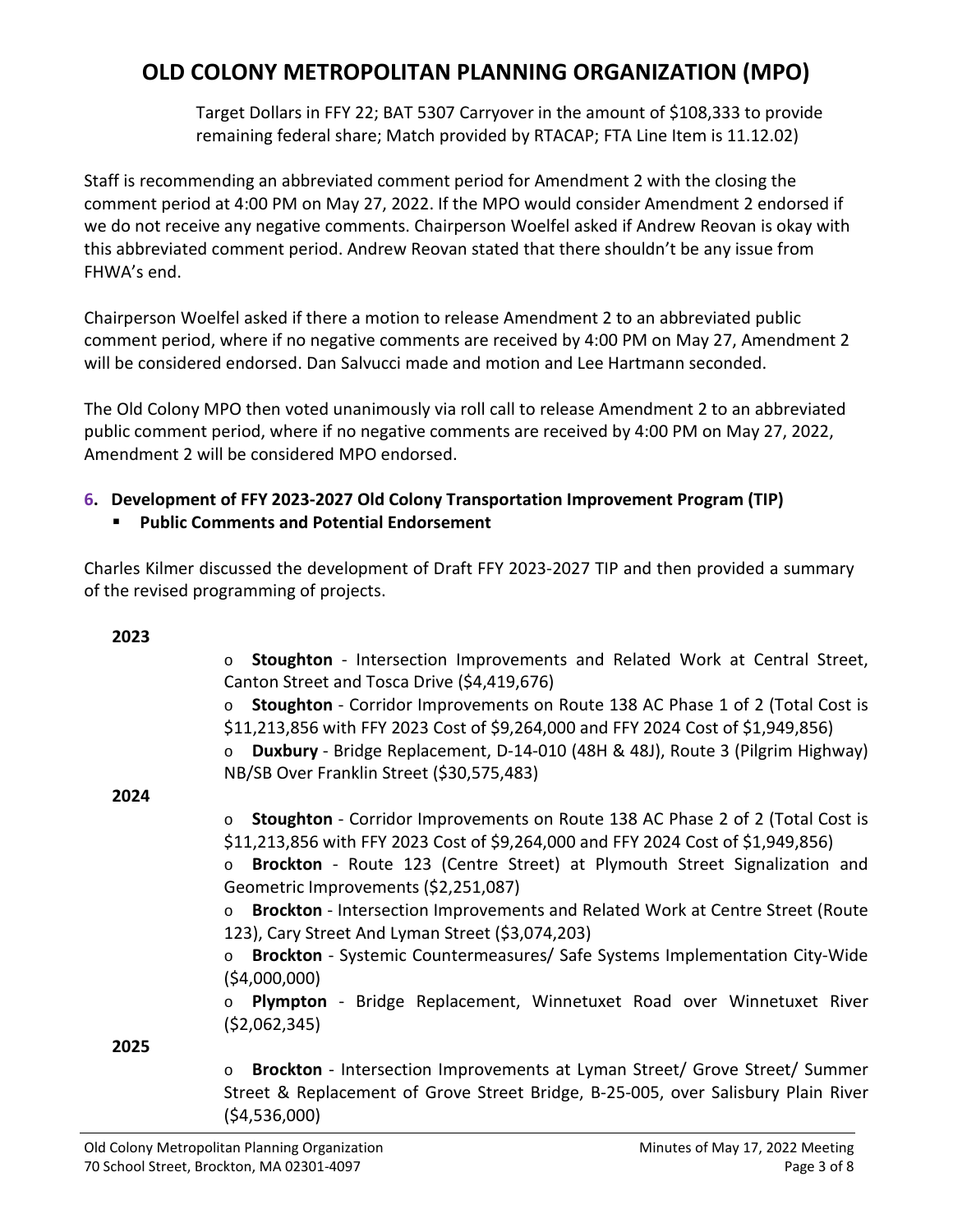o **Easton** - Corridor Improvements on Route 138 Including Intersection Improvements at Route 138 (Washington Street) and Elm Street (\$6,983,302)

**2026**

o **Abington** - Intersection Improvements at Hancock Street and Chestnut Street (\$5,374,667)

o **Avon** - Intersection Improvements at Route 28, Spring Street and Harrison Boulevard (\$4,200,000)

o **Duxbury** - Signal Installation @ Route 3 (NB & SB) Ramps & Route 3A (Tremont Street) (\$2,688,000)

o **Hanson** - Corridor Improvements on Route 14 (Maquan Street), From the Pembroke T.L. to Indian Head Street and Related Work AC Phase 1 of 2 (Total Cost is \$11,548,342 with FFY 2026 Cost of \$5,232,158 and 2027 Cost of \$6,316,184)

**2027**

o **Brockton** - Intersection Improvements @ Crescent Street (Route 27)/ Quincy Street/ Massasoit Boulevard (\$6,148,928)

o **Hanson** - Corridor Improvements on Route 14 (Maquan Street), From the Pembroke T.L. to Indian Head Street and Related Work AC Phase 2 of 2 (Total Cost is \$11,548,342 with FFY 2026 Cost of \$5,232,158 and 2027 Cost of \$6,316,184)

o **Duxbury -** Bridge Replacement, D-14-003 (438), Powder Point Avenue over Duxbury Bay. Advance Construction Phase 1 of 4. Project is Advance Constructed over 2027, 2028, 2029, and 2030. FFY 2027 amount is \$47,428,063, with balance of \$109,829,647 over FFYS 2028-2030 (Total Cost is \$157,257,710.

Charles Kilmer then provided the results of the public comment period. The public comments are as follows:

- Derek Krevat (MassDOT) Please be advised the following two bridge projects should be added to the FFY 2023-2027 TIP: Bridge Replacement, D-14-010 (48H & 48J), Route 3 (Pilgrim Highway) NB/SB Over Franklin Street; Bridge Replacement, D-14-003 (438), Powder Point Avenue over Duxbury Bay.
- Marc Tisdelle (Stoughton) Intersection of Canton, Summer, and School Street Intersection – The Town of Stoughton has encumbered for the 100% design of this critical intersection. Our consultant has started the 25% Design Phase. This intersection has been one of our top priority intersections for many years now due to the significant safety concerns and operational issues. We strongly urge the MPO to incorporate this intersection into the 2023-2027 TIP.
- Old Colony Planning Council (OCPC) Board of Directors The OCPC Board of Directors, at their public meeting on April 27, 2022, reviewed and approved the FFY 2023-2027 Old Colony TIP. An inquiry was made as to the programming of Avon - 611979 (Project is programmed in FFY 2026). An inquiry was made as to the funding of the bridge projects.
- Andrew Reovan (FHWA) Reviewed and provided comments and clarifications.
- **DID** Colony JTC The Old Colony JTC, at their public meeting on May 5, 2022, reviewed and approved the FFY 2023-2027 Old Colony TIP.
- Derek Shooster (MassDOT) Reviewed and provided MPO Liaison TIP Checklist.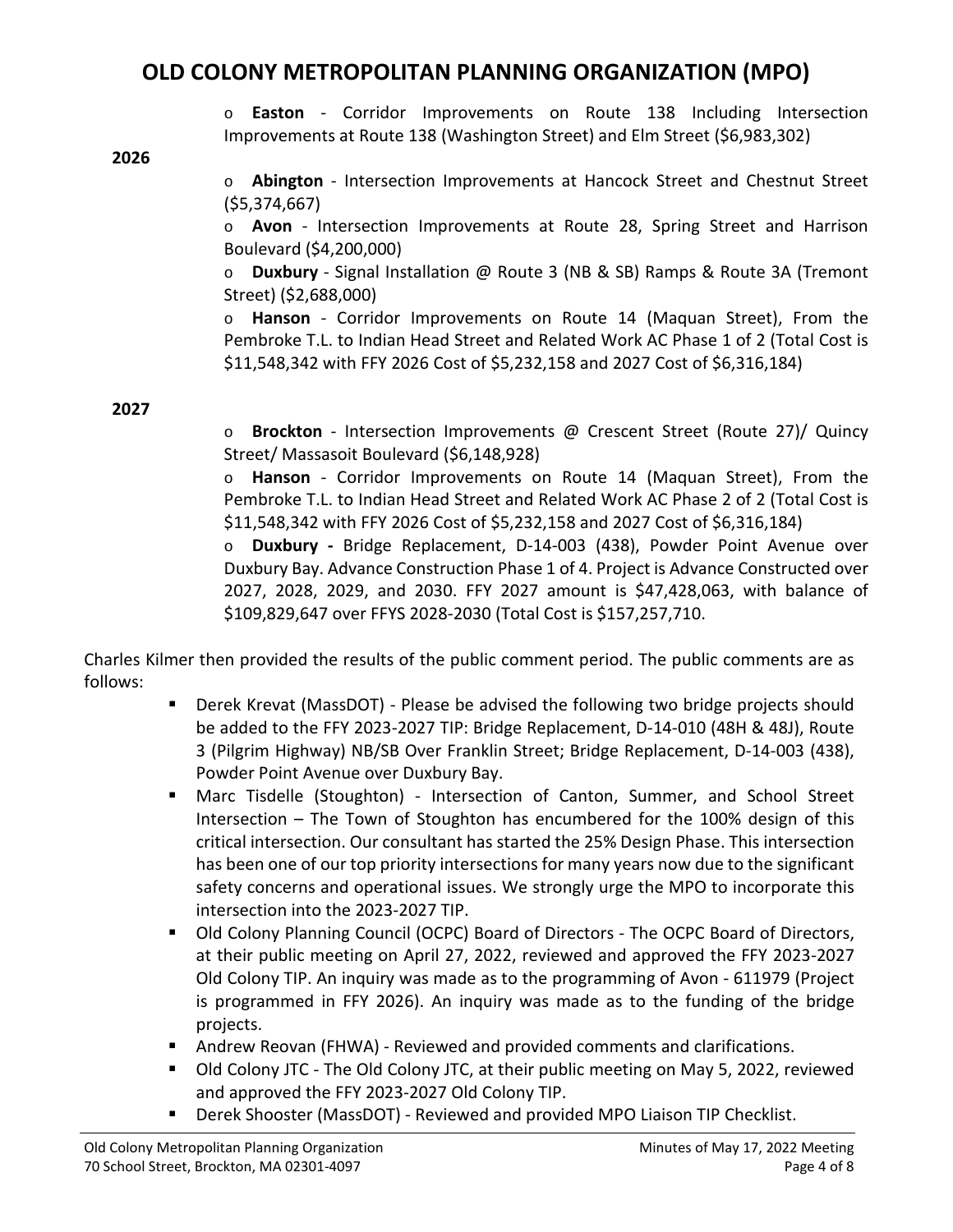Glenn Geiler (BAT) - BAT is coordinating with MassDOT Rail and Transit and has submitted the requests for the addition of operating assistance to FFYs 2026 and 2027 as follows: FFY 2026 - \$3,000,000; FFY 2027 - \$3,000,000

Chairperson Woelfel asked if there is a motion to endorse the FFY 2023-2027 TIP. A motion was made by Dan Salvucci and seconded by Lee Hartmann.

Pam Haznar stated that the Stoughton project (Canton, Summer, School Streets) is moving along. The 25% design submission is expected this September.

Senator Brady stated that a constituent inquired about the Summer, Grove, Lyman and Grove Street Bridge Project in Brockton. Charles Kilmer reported that the City of Brockton has this project under design and the funding for the implementation of the project is included in FFY 2025 of the TIP. Senator Brady then explained that he had been told that the BAT buses cannot travel over the Grove Street Bridge due to the poor condition of the bridge. At 1380 Main Street (Brockton Housing Authority), residents have been concerned because elderly people have been struck by vehicles there.

Senator Brady inquired about the intersection of Route 18 and 106 (Bedford, East, and West Streets Intersection) in East Bridgewater. Because of cars speeding, a constituent had suggested installing a rotary. Charles Kilmer reported that with regard to the Route 18 and 106 location in East Bridgewater, in 2020, MassDOT hired a consultant to conduct a Road Safety Audit. MassDOT has identified a project for the location in question, but it is early in the design process and a preferred alternative has not been determined. Discussion followed.

Chairperson Woelfel asked Mary Waldron to follow up on the status of Summer, Grove, Lyman and Grove Street Bridge Project in Brockton and then have a coordination meeting with Senator Brady, the City of Brockton, and BAT.

The Old Colony MPO then voted unanimously via roll call vote to endorse the FFY 2023-2027 Old Colony TIP.

### **7. Draft FFY 2023 Old Colony Unified Planning Work Program (UPWP)**

**Review and Potential Release to Public Review and Comment Period**

Charles Kilmer provided an overview and summary of the Draft FFY 2023 Old Colony UPWP and explained that it is funded by FHWA, FTA, MassDOT, and BAT. The following are main tasks that comprise the Draft UPWP:

TASK 1000: MANAGEMENT AND SUPPORT OF PLANNING PROCESS AND CERTIFICATION ACTIVITIES

### 1100 - 3C Program Support

- 1200 Unified Planning Work Program (UPWP)
- 1300 Public Participation Program (PPP)
- 1400 Transportation Improvement Program (TIP)
- 1500 Title VI and Environmental Justice (EJ)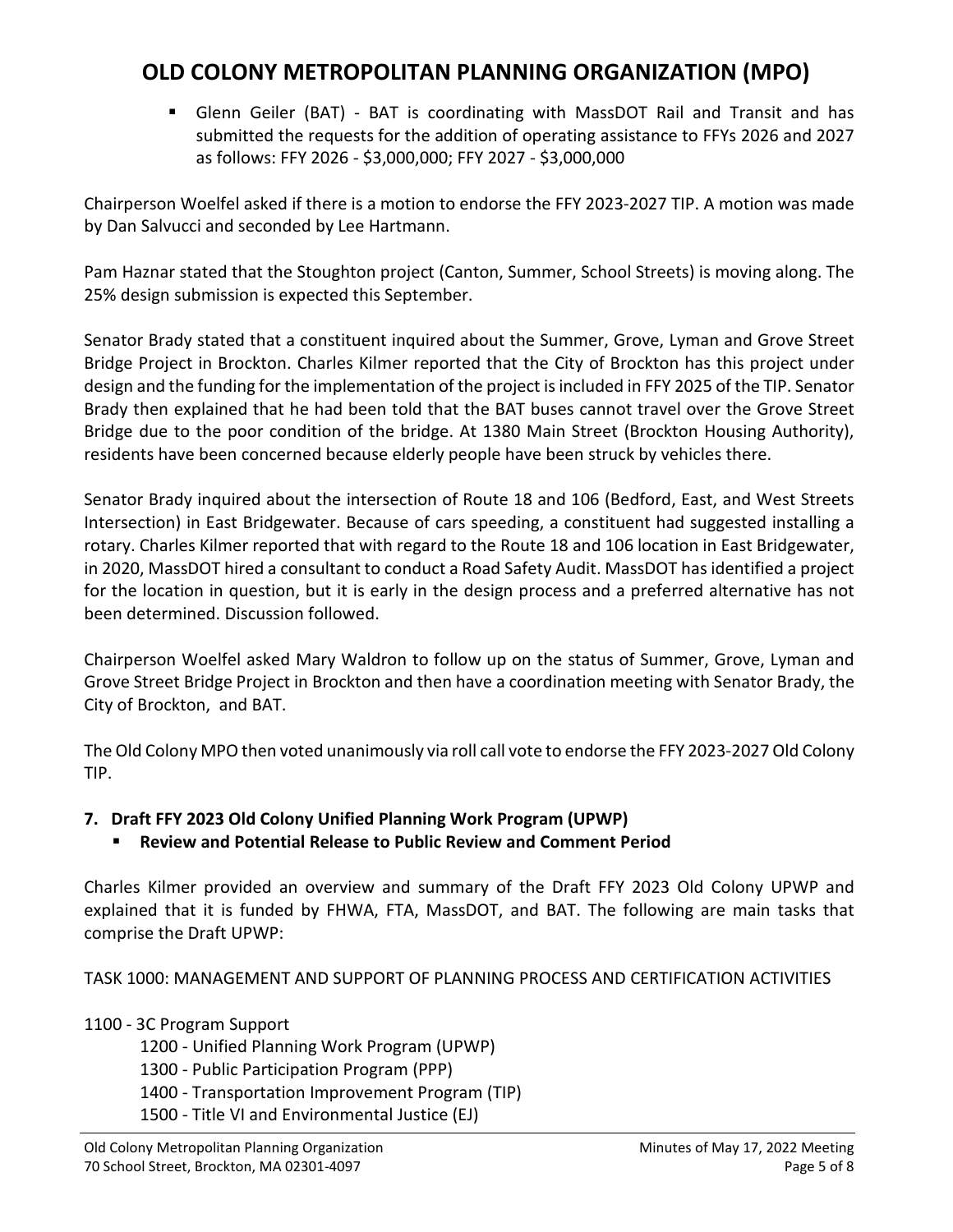TASK 2000: DATA RECONNAISSANCE, ACQUISITION, AND ANALYSIS ACTIVITIES

2100 - Demographic and Land Use Surveillance

2200 - Multi-Modal Transportation System Data Surveillance and System Monitoring

2300 - System Planning Resource Activities

2400 - Geographic Information System (GIS)

2500 - Management Systems (Congestion, Pavement & Safety), and Travel Demand Modeling

TASK 3000: SHORT RANGE AND LONG-RANGE TRANSPORTATION PLANNING ACTIVITIES

- 3100 Regional Multimodal Transportation Planning and Studies
- 3200 Local Highway Transportation Technical Assistance
- 3300 Route 18 Corridor Study (Bridgewater & East Bridgewater)
- 3400 2024 Long Range Transportation Plan (LRTP)
- 3500 Coordinated Human Services Transportation (CHSTP) Plan
- 3600 Performance Based Planning

TASK 4000: OTHER TRANSPORTATION TECHNICAL ACTIVITIES, STAFF, ESTIMATED BUDGET

- 4100 Transit Technical Assistance, and Seniors and Individuals with Disabilities Support
- 4200 BAT Planning and Technical Studies

Chairperson Woelfel asked if there is a motion to release the FFY 2023 UPWP to a 21-day public review and comment period. A motion was made from Dan Salvucci and seconded by Lee Hartmann.

Dan Salvucci asked if the Route 18 Corridor Study is going to the Middleborough Rotary or stopping before the rotary. Charles Kilmer stated that the geographic scope would be Route 18 in its entirety in East Bridgewater and Bridgewater (9 Miles).

The Old Colony MPO voted unanimously via roll call to release the FFY 2023 UPWP to a 21-day public review and comment period.

### **8. Beyond Mobility - Statewide Long Range Transportation Plan**

Raissah Kouame provided a presentation on Beyond Mobility - Statewide Long Range Transportation Plan.

Beyond Mobility, the Massachusetts 2050 Transportation Plan, is a planning process that will result in a blueprint for guiding transportation decision-making and investments in Massachusetts in a way that advances MassDOT's goals and maximizes the equity and resiliency of the transportation system. Additional information on the project is available at:<https://www.mass.gov/beyond-mobility>

Mary Waldron thanked Raissah Kouame for the information and presentation and then stated that OCPC has been promoting Beyond Mobility on our social media and newsletter.

### **9. Freight Planning and Action Plan Update**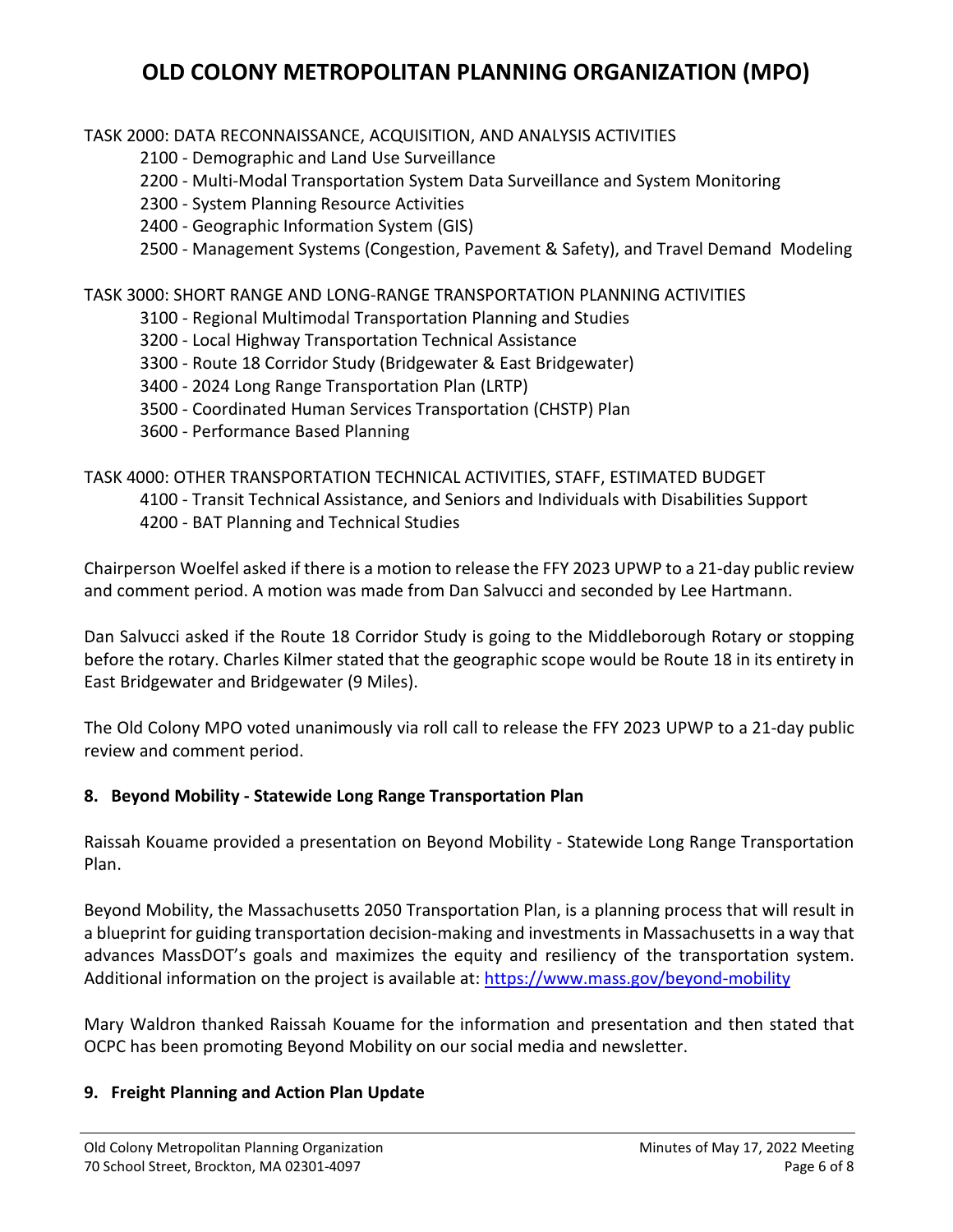Ray Guarino provided an update on the Freight Planning and Action Plan.

The ongoing freight planning study efforts are focusing on several tasks based on FHWA guidelines for freight planning. These guidelines include integrating freight planning into the overall planning process, identify and plan for long-term freight needs, develop specific long-range transportation projects, identify potential funding sources for those projects.

The elements and process of the Freight Study include:

- 1. Freight Self-Assessment
	- I Identify the key freight facilities and modes (truck, rail, port, air), industries, freight generators
	- Understand freight transportation needs (issues such as truck routes, bottlenecks/congestion, truck exclusions, physical constraints, crash locations and safety)
	- Identify the major freight operator and distribution center locations in the region
- 2. Identify action freight related strategies, policies, and projects specific to the region that could be implemented into the MPO's plans and programs.
- 3. Integrate Freight Plan with the region's Long Range Transportation Plan

Items included in the study include:

- Considering existing MassDOT performance measures and targets
- Reviewing rest area locations for long-distance truck drivers in the region, and the requirements of Jason's Law
- **IDENTIFY IDENTIFY** 1 dentifying possible traffic bottlenecks and safety concerns
- **Freight project identification**

Pam Haznar commented that this was a very well done and comprehensive presentation. Truck turning radii and movements are items that MassDOT is aware of, especially with Complete Streets.

Andrew Reovan echoed Pam Haznar by saying that this was a very well done and comprehensive presentation. There is no provision for charging for service on interstates. There is a prohibition against it.

### **10. Administrative Matters, Other Business, and Date and Time of Next Meetings(s)**

Charles Kilmer recognized Guoqiang Li who is celebrating his one (1) year anniversary with OCPC today.

Charles Kilmer reported on the following items:

- Brockton Bike to Work Day May 20, 2022 from 7:00 AM 8:30 AM
- Bay State Bike Month May 2022
- **MBTA Better Bus Project This is the MBTA's Vision for the Bus Network Redesign.** The process includes examining the system as a whole to create a network that responds to the changing needs of the region. Additional information is available at: <https://www.mbta.com/betterbus>
- MassDOT Opens New Round of New Industrial Rail Access Program Grant Applications All applications are due by close of business on Thursday, June 9, 2022.